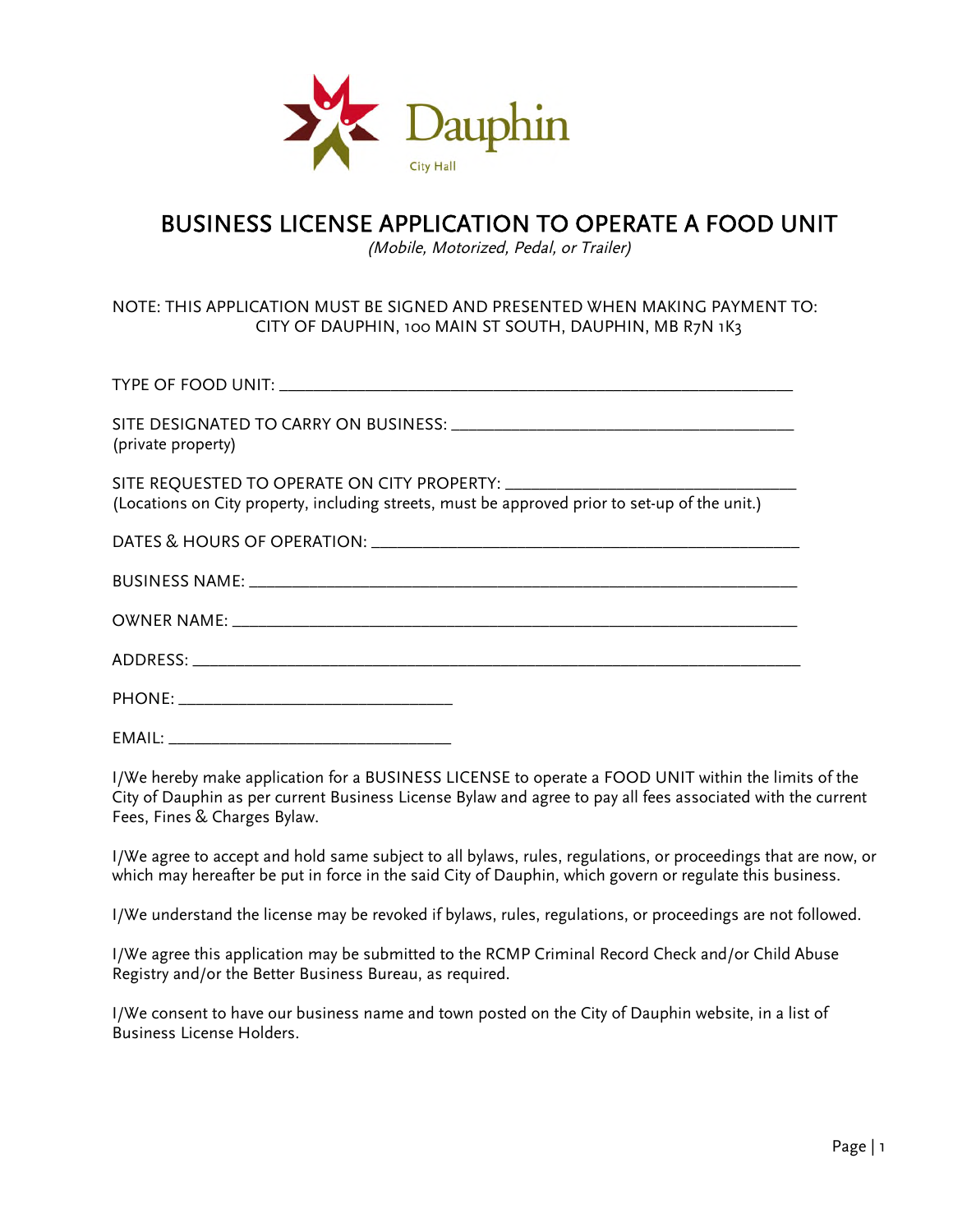## BUSINESS LICENSE APPLICATION TO OPERATE A FOOD UNIT

(Mobile, Motorized, Pedal, or Trailer)

#### THE FOLLOWING DOCUMENTS MUST BE SUBMITTED WITH YOUR APPLICATION. PLEASE INITIAL EACH LINE ON THE LEFT-HAND SIDE TO ACKNOWLEDGE UNDERSTANDING.

- 1. The applicant agrees to indemnify and hold the City of Dauphin exempt from any liability that may arise and shall attach a Certificate of Insurance showing a minimum of \$2,000,000 liability insurance with the City of Dauphin as an additional named insured for the period of operation.
- 2. The applicant agrees to submit proof of approval from Manitoba Public Health. Vendors are responsible for complying with all provincial requirements including implementing physical distancing measures.
- 3. The applicant must submit a photo of the food unit, including dimensions. Dimensions must include the length of the vehicle pulling the food unit, if applicable.

#### OTHER REQUIREMENTS

- 1. The applicant agrees to submit written authorization from a private property owner to operate on private property. (Permission form is attached to this application.)
- 2. The applicant agrees to provide garbage and recycling receptacles and is responsible to clean the area of litter and debris after each use.
- 3. The applicant agrees to dispose of grey water, cooking fats, oil, or grease in an appropriate fashion and must not dispose of those items on City property.
- 4. The City of Dauphin is not responsible for providing electricity, water, or other amenities. Arrangements may be made on a case-by-case basis, and the applicant agrees to ensure safety boards are in place for any cords running across sidewalks.
- 5. The applicant acknowledges that inappropriate conduct may be grounds for revoking your business license and use of City property.
- 6. All vendors must provide the Deputy City Manager advance notice before operating on City property at 204-622-3221 or by email: lisa.gaudet@dauphin.ca.
- 7. The applicant agrees to ensure pedestrian and/or vehicle traffic will not be hindered in any manner.
- 8. The City of Dauphin will not accept any liability nor responsibility of any kind or types for any loss, damage, vandalism, or other occurrences that may occur to the applicant's property.

SIGNATURE: \_\_\_\_\_\_\_\_\_\_\_\_\_\_\_\_\_\_\_\_\_\_\_\_\_\_\_\_\_\_

DATE: \_\_\_\_\_\_\_\_\_\_\_\_\_\_\_\_\_\_\_\_\_\_\_\_\_\_\_\_\_\_\_\_\_\_\_\_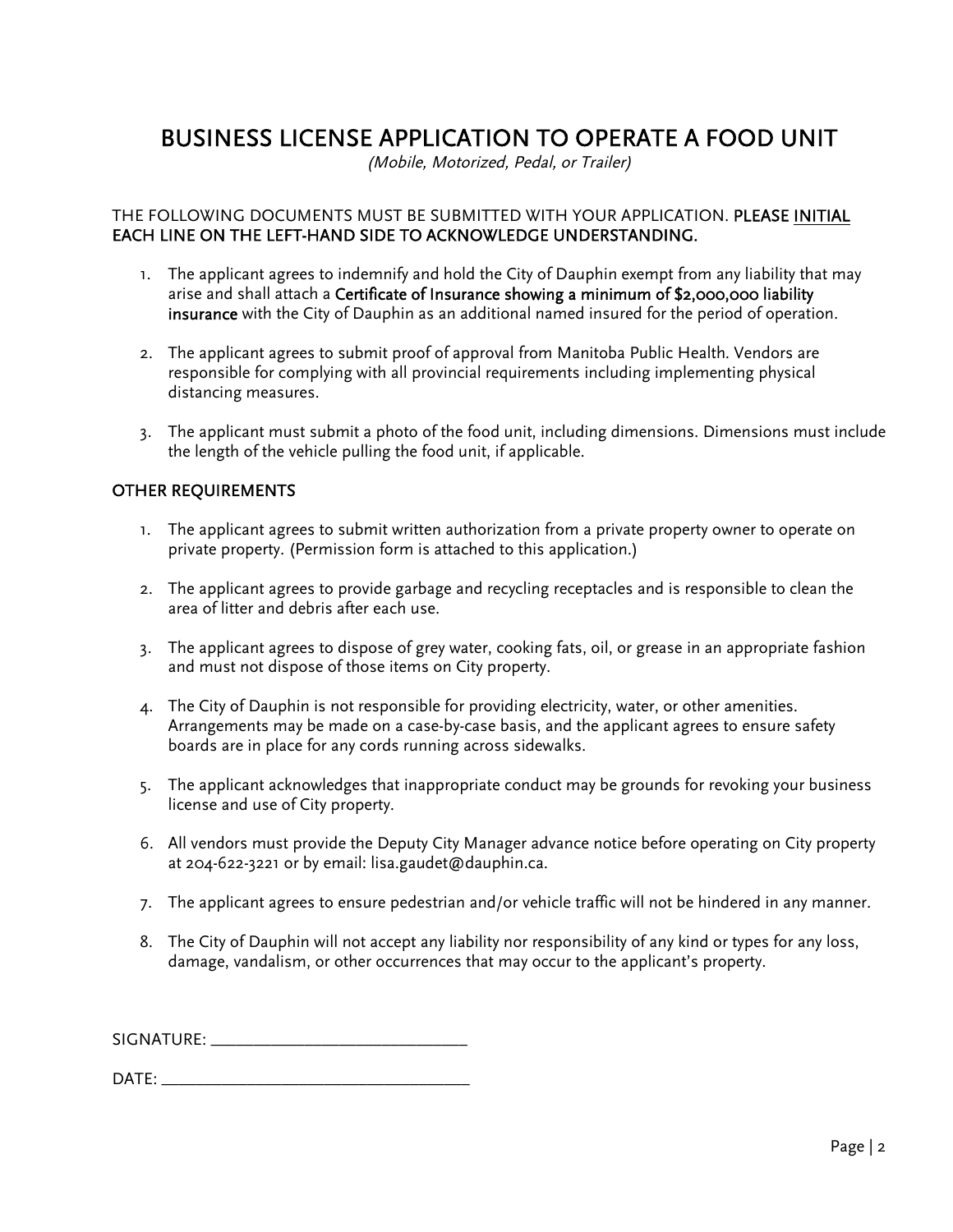# Authorization to Operate a Food Unit on Private Property